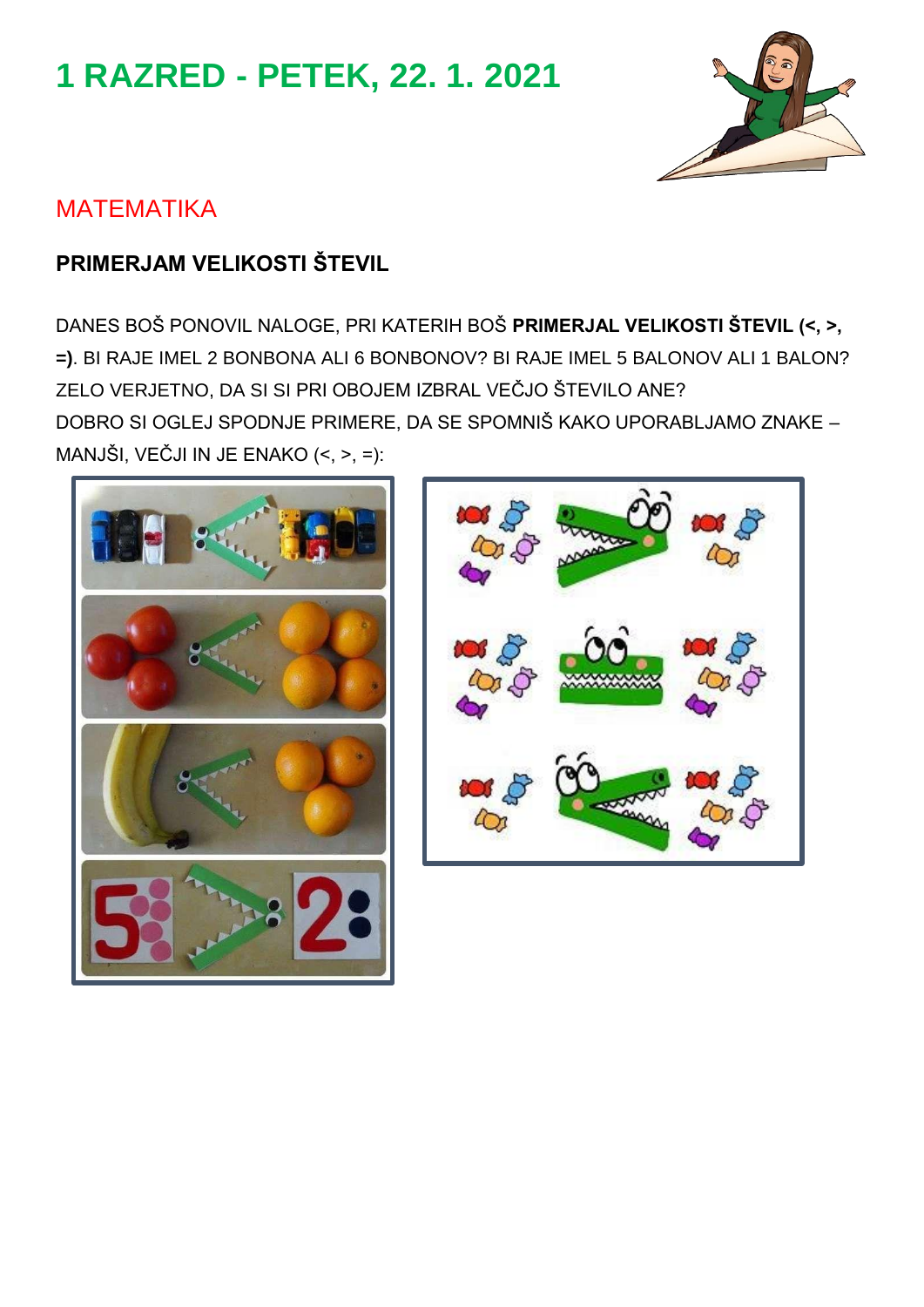SEDAJ PA ODPRI MODRI **DELOVNI ZVEZEK ZA MATEMATIKO, 2. DEL** NA **STRANI 18** TER JO REŠI.

- 1. NALOGA PREŠTEJ KOCKE V STOLPCU IN POD VSAK STOLPEC NAPIŠI ŠTEVILO. NA KONCU VSTAVI ŠE ZNAKE ZA  $lt;$ ,  $gt;$ ,  $=$ .
- 2. POBARVAJ TOLIKO KOCK V STOLPCU, KOT PIŠE SPODAJ ŠTEVILO. NATO VSTAVI SE ZNAKE <, >, =.
- 3. VSTAVI ZNAKE <, >, =. ČE SE TI ZATIKA PRI ZADNJI NALOGI, SI LAHKO POMAGAŠ S KOCKAMI IN JIH ZA VSAKO ŠTEVILO POSTAVLJAŠ V STOLPEC.

#### **DANAŠNJO URO MATEMATIKE MI FOTOGRAFIRAJ IN POŠLJI NA MOJ MAIL (MARUŠA).**



# SLOVENŠČINA

#### **BEREMO SKUPAJ**

DANAŠNJO URO BOMO IZVEDLI PREKO ZOOMA. SKUPAJ BOMO BRALI IN SE ZABAVALI (MARUŠA). NA URI **IMEJ PROSIM PRIPRAVLJEN BEL ZVEZEK ZA OPISMENJEVANJE** TER **GEOMETRIJSKE LIKE**, KI SI JIH IZDELAL IZ DAS MASE!

#### **ZOOM SREČANJE BO OB 9:30h NA POVEZAVI:**

Join Zoom Meeting <https://arnes-si.zoom.us/j/96697072954?pwd=LzdzeGtpZFVXWUpjTU5ubWtRWmNoQT09>

Meeting ID: 966 9707 2954 Passcode: 317638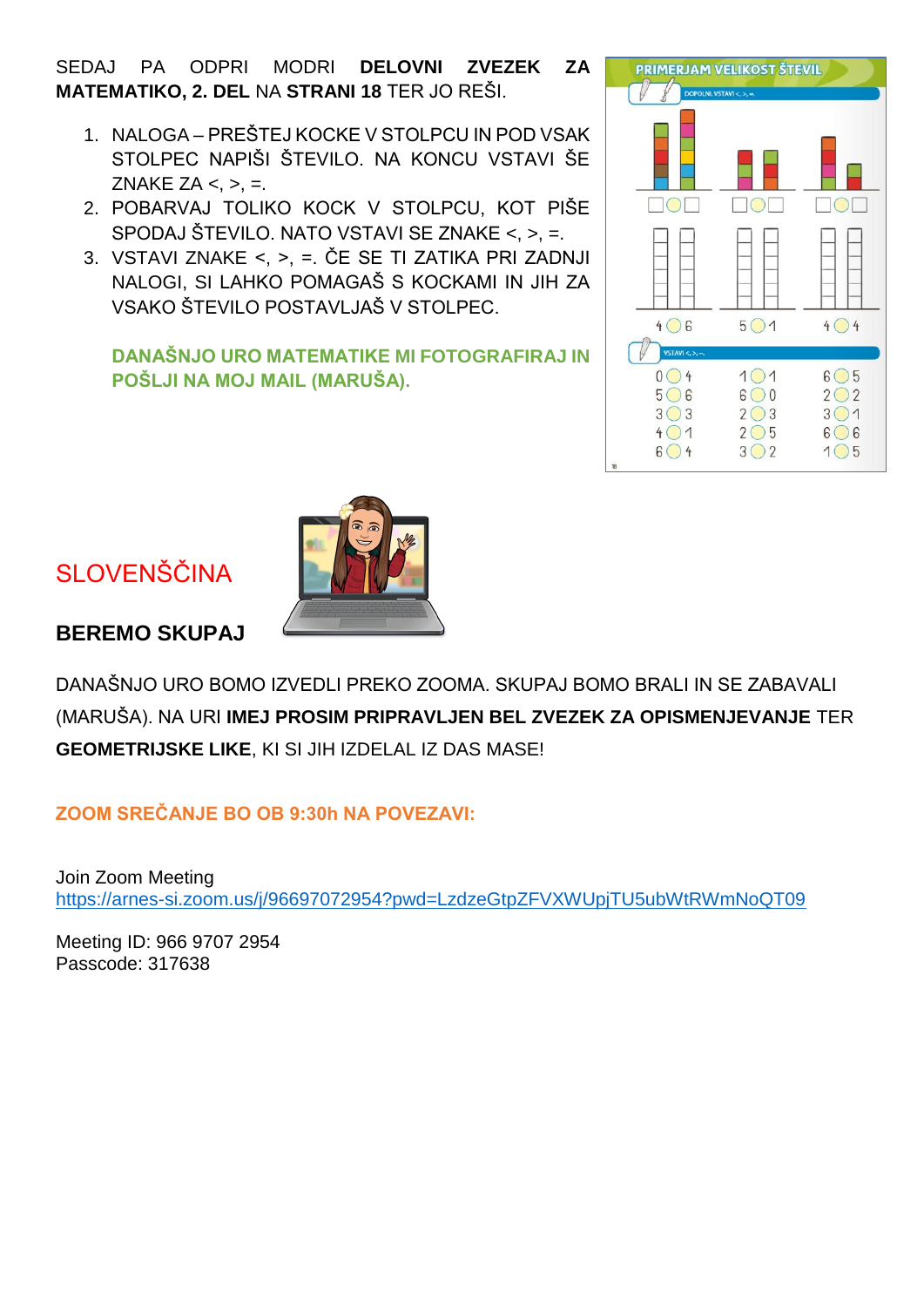## SPOZNAVANJE OKOLJA

### **POSKUSI S TEKOČINAMI**

DANES BOŠ PRI SPOZNAVANJU OKOLJA **MEŠAL RAZLIČNE TEKOČINE Z VODO** IN OPAZOVAL, KAJ SE Z NJIMI DOGAJA. DELAL BOŠ POSKUSE, KOT PRAVI ZNANSTVENIK.

NAJPREJ PA SI NA POSNETKU POZORNO POGLEJ, KAKO IZVAJA POSKUSE ZNANI ZNANSTVENIK GAŠPER GLAVCA:



<https://www.youtube.com/watch?v=oAah9fD6i9I>

SEDAJ SI PA NA VRSTI TI. ZA DELO SE MORAŠ NAJPREJ PRIPRAVITI. PRIPRAVI SI. USTREZEN PROSTOR. BODI POZOREN, DA PRI DELU ČIM MANJ POLIJEŠ. PO POSKUSIH PA POSPRAVI ZA SEBOJ.

POTREBUJEŠ: MALINOVEC (ALI KAKŠEN DRUG SADNI SIRUP) OLJE TEKOČE MILO ML**EKO** VODO ŽLIČKO PROZORNE PLASTIČNE LONČKE ALI KOZARCE

### **POSKUSI:**



V PROZOREN LONČEK NALIJ VODO. VODI DODAJ **SIRUP**. OPAZUJ ALI SIRUP PLAVA ALI POTONE. NATO SIRUP IN VODO V KOZARČKU ZMEŠAJ IN OPAZUJ, KAJ SE BO ZGODILO. V **ZVEZEK SRNICA** NARIŠI: 2 LONČKA - NA ZAČETKU POSKUSA IN NA KONCU POSKUSA.